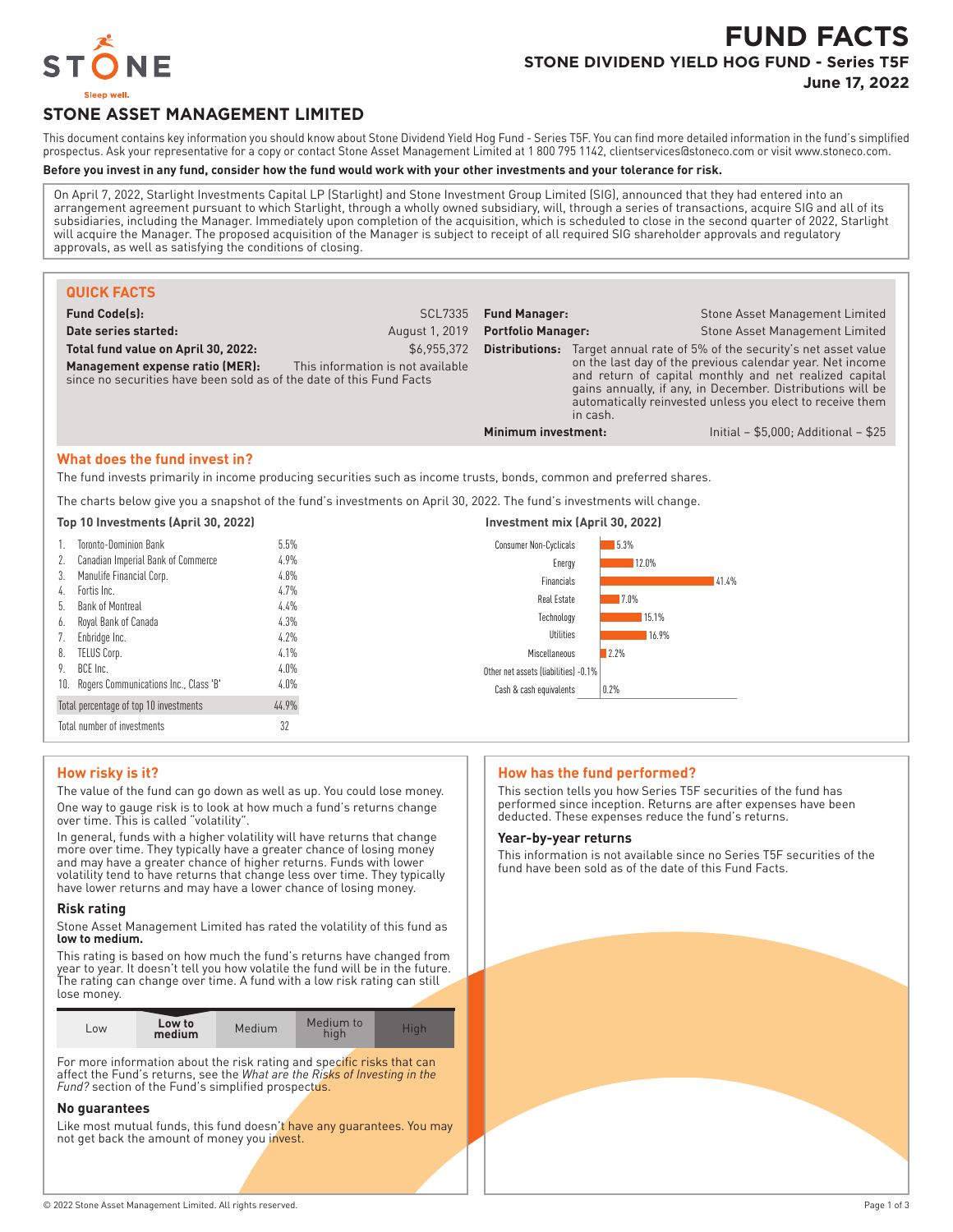

## **Best and worst 3-month returns**

This information is not available since no Series T5F securities of the fund have been sold as of the date of this Fund Facts.

## **Average return**

This information is not available since no Series T5F securities of the fund have been sold as of the date of this Fund Facts.

## **Who is this fund for?**

## **This fund is suitable for investors:**

- have medium-term investment goals
- have a portfolio focus on income and capital appreciation
- want to diversify their investment portfolio
- are comfortable with low to medium investment risk

#### **A word about tax**

In general, you'll have to pay income tax on any money you make on a fund. How much you pay depends on the tax laws where you live and whether or not you hold the fund in a registered plan such as a Registered Retirement Savings Plan or a Tax-Free Savings Account.

Keep in mind that if you hold your fund in a non-registered account, fund distributions are included in your taxable income, whether you get them in cash or have them reinvested.

#### **How much does it cost?**

The following tables show the fees and expenses you could pay to buy, own and sell Series T5F securities of the fund.

The fees and expenses – including any commissions – can vary among series of a fund and among funds. Higher commissions can influence representatives to recommend one investment over another. Ask about other funds and investments that may be suitable for you at a lower cost.

#### **1. Sales charges**

When you purchase Series T5F securities of the fund, you do not pay a sales charge. Instead, you may be required to pay your representative's firm a negotiated fee for investment advice and other services that it provides to you.